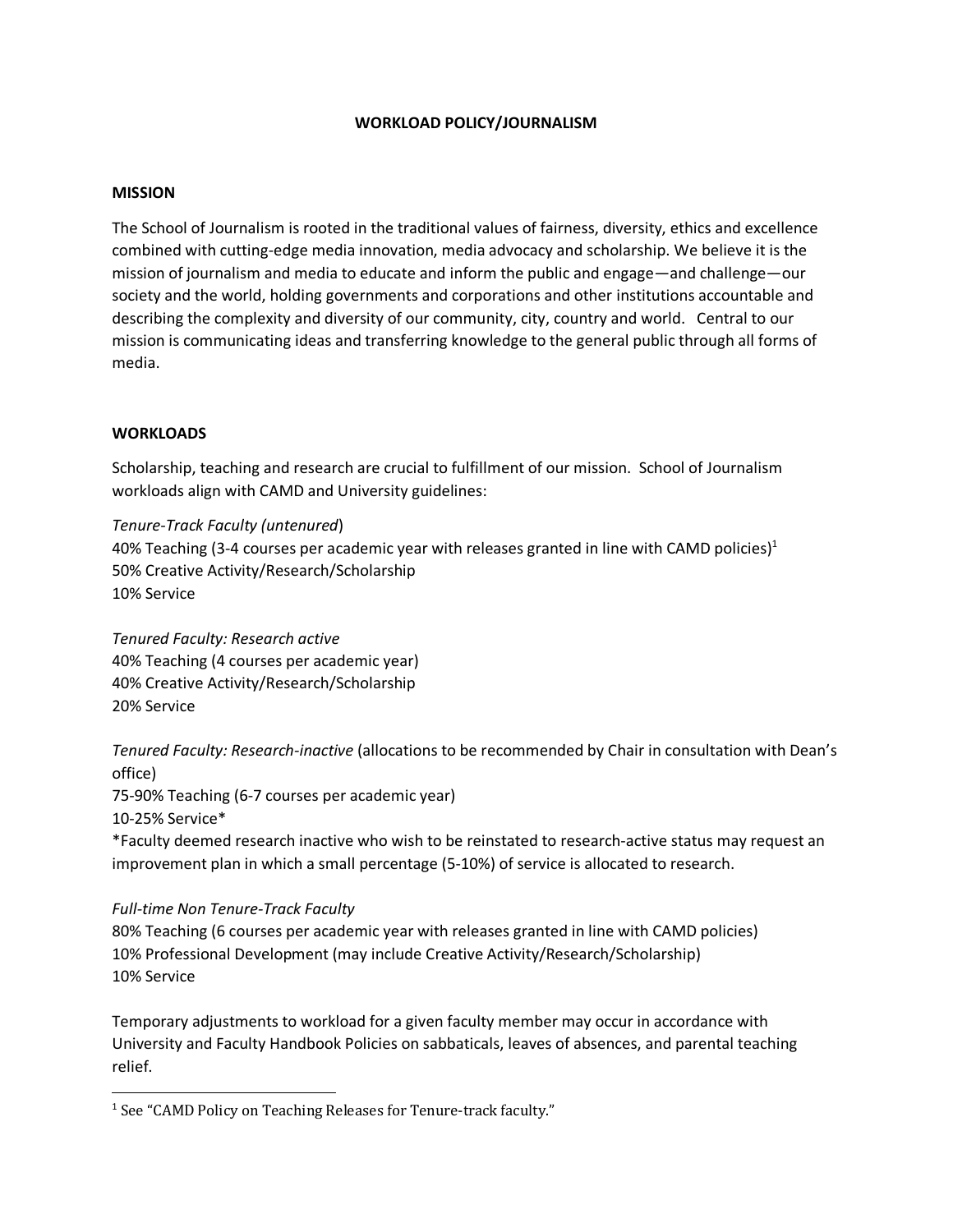### **SCHOLARSHIP**

Scholarship, in line with the School of Journalism's tenure guidelines, is defined as published work that demonstrates the highest standards of journalism, in both research and writing. Publication may come in a variety of forms, including video and digital, and may be developed for different audiences, including scholars, professionals and/or the general public. Work should demonstrate high journalistic achievement: work that breaks ground and is based on new information or new thought; work that adds to the store of knowledge; work that affects the way the candidate's professional colleagues and the general public think and write about its subject.

Recognizing the importance of journalism to communicate ideas and transfer knowledge to the general public, publishing in respected non-academic presses is considered as valuable as publication in academic presses. Because journalism faculty doesn't generally publish in academic journals, we look at faculty members' publications in a broad stream of media, assigning the greatest weight to national and internationally respected media outlets including newspapers, websites, magazines, and television plus specialty websites that focus in depth on certain topics such as politics, science, or foreign affairs and have a strong following within their specialty. Weight will next be given to local and regional media and general-interest web sites popular with the public. Long, reported articles, videos and digital content will be weighted more heavily than shorter pieces. Edited and curated collections will be weighed where they extend knowledge and influence the discussion in the field and with the general public.

# **TEACHING**

Faculty members are expected to engage in a range of teaching activities that provide a high-quality education to students. Teaching excellence is understood to be essential for attracting outstanding students into the undergraduate and graduate programs. Teaching activities for all Journalism faculty include undergraduate and graduate courses, as well as supervising, training, and mentoring undergraduate and graduate students.

Teaching loads for Journalism faculty should be comprised of an equitable distribution of small/medium/large-enrollment courses with the goal of attaining a balanced load among all faculty. The development of new courses, refreshment of curricula and individual courses, and repetition of the same course preparation should be accounted for in attaining this balance.

Effectiveness in teaching is evaluated based on TRACE evaluations, syllabi, course materials, peer review or CATLR observation, and student feedback and success.

### **SERVICE**

Faculty members are expected to perform service activities within the University. This service is critical in contributing to the quality and effectiveness of the School of Journalism, CAMD, and the University. Such service responsibilities may include administrative duties, mentoring junior faculty colleagues, committee work, participating in search committees, aiding in policy or new program development,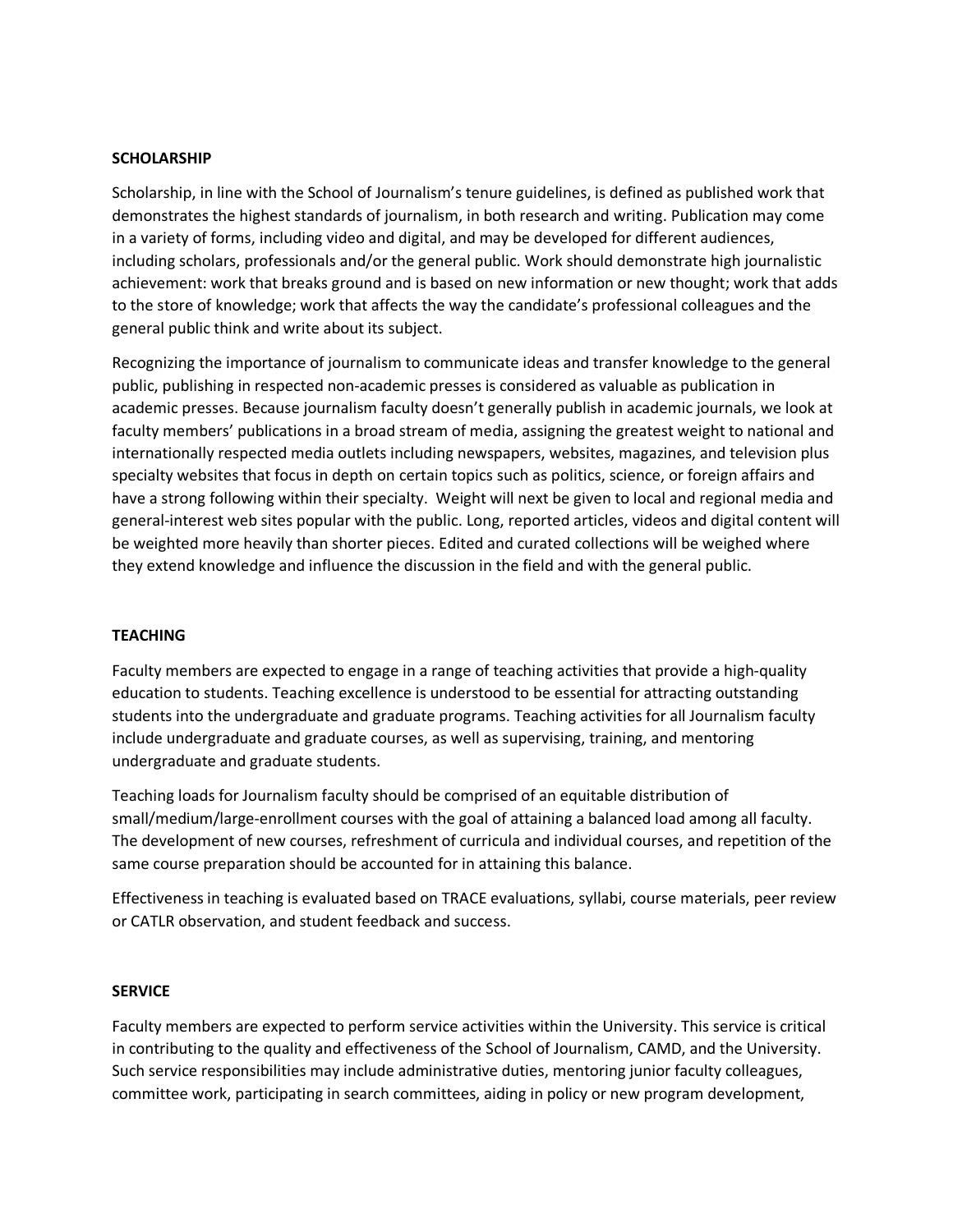participating in diversity and inclusion initiatives, advising students, admissions events, community outreach, and involvement in comparable roles that contribute to the Department, College, and University.

Faculty contributions to professional activities are also considered service. These activities may include, among others, participation in conference organization, membership on professional committees, membership on editorial boards and review panels, reviewing papers and grant proposals, and outreach through professional societies.

Contributions of service are evaluated based on submission of activities reports which include number of assignments, time spent on service, evidence of impact and alignment with the goals of the School of Journalism, CAMD and the University.

# **Process for Annual Evaluation**

Tenured faculty members whose research/scholarly/creative activities do not do not meet a performance rating of at least 6 (out of 10) for at least 2 of the previous 3 calendar years will be determined to be research inactive. The first time a rating of 5 or below is received, the faculty member should be referred to the Chair for assistance. Once research inactivity has been determined through the annual merit review process, the unit head, in consultation with the Office of the Dean, will prepare a written improvement plan. The unit head will then meet with the faculty member and the Dean or his/her delegate on the improvements that need to be made. The unit head will also indicate in this meeting and in the written improvement plan that if improvements are not successful by the end of the next academic year, the faculty member's workload will be reallocated. If a faculty member does not wish to be reinstated to research active status an improvement plan is not required.

Research inactive faculty who wish to be considered once again research active can request a review of their research/scholarly/creative activity at the point of annual merit review with the merit committee and unit head.

# **Appeals process**

Following the merit review process and any subsequent appeals, recommended adjustments in workload for a faculty member will be discussed in the Annual Review of Expected Activity with the Director. The final determination of faculty workload is made by the Director in concert with the Dean's Office.

# **Document availability and process for modification**

The current version of the School of Journalism Full-time Faculty Workload Policy will be distributed annually (via electronic format) to all full-time faculty members at the start of each academic year by the Director. Each full-time faculty member can, at any time, obtain an account of their annual workload assignments by request in writing from the Director. The policy document will also be made freely available to any faculty member by written request through the School of Journalism main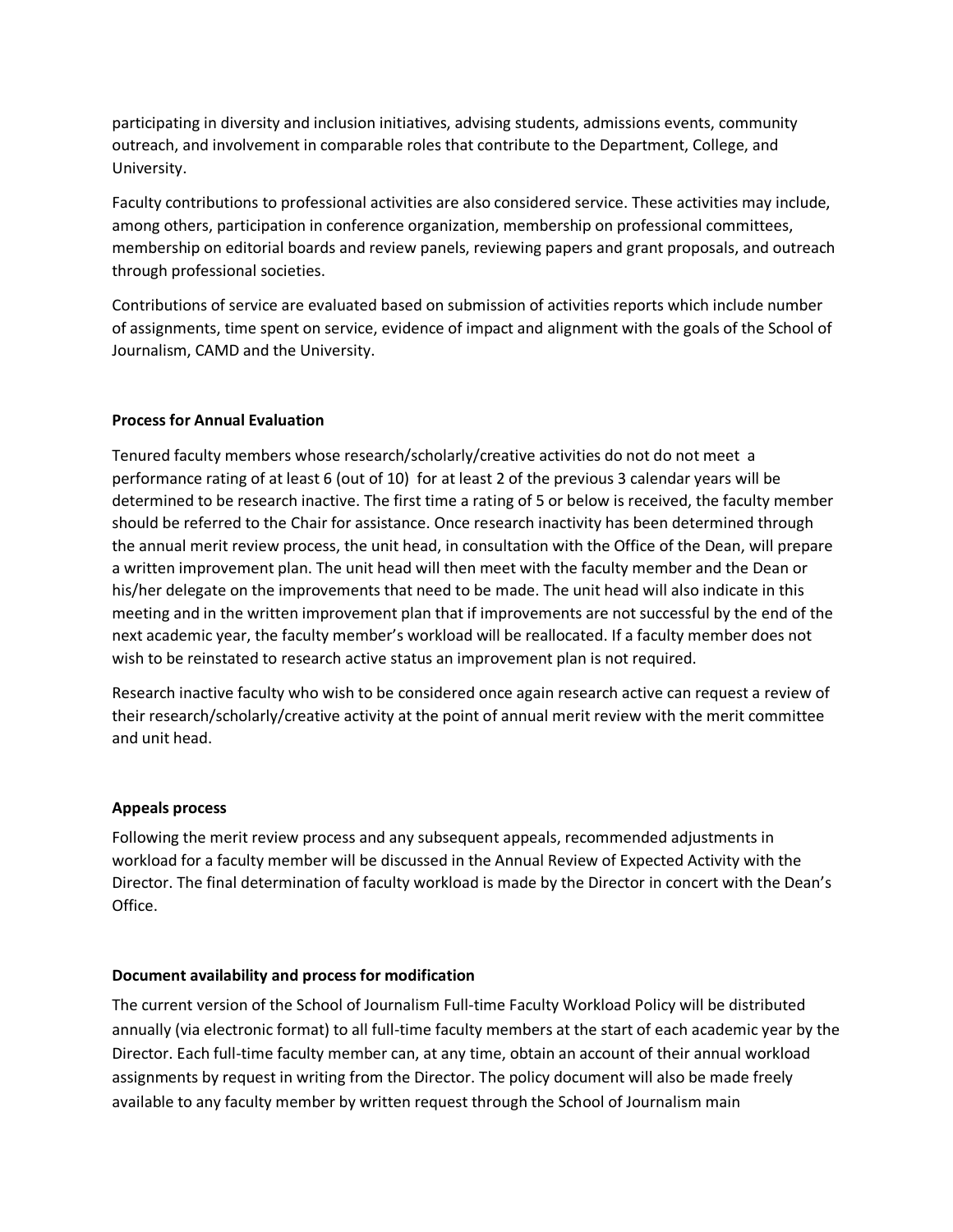administrative office. A current copy of the School of Journalism Faculty Workload Policy must be reviewed and approved by the Dean's Office and the Office of the Provost, who will also keep a copy posted on its website.

The Merit Review Committee will review the School of Journalism Full-time Faculty Workload Policy annually in conjunction with its faculty review process. Should the Merit Committee, the Unit head, or any member of the SoJ faculty member believe that a modification(s) is needed to the policy, the modification(s) will be brought forth for full discussion and vote at the final faculty meeting of the academic year; if the motion is approved by majority vote, the modification will be added to the policy, and the revised policy will be forward to the Dean of the College and the Office of the Provost for consideration. If approved by the Dean and the Provost, the modification will be added to the policy with the date of modification, and the updated policy will then be electronically distributed to all Journalism faculty members, the Dean of the College, and the Office of the Provost.

Date of approval by SoJ Faculty: April 13, 2018 Date of next anticipated review by SoJ Faculty: April 13, 2019 Date of approval by CAMD Dean: April 13, 2018 Date of approval by Provost: September 6, 2018